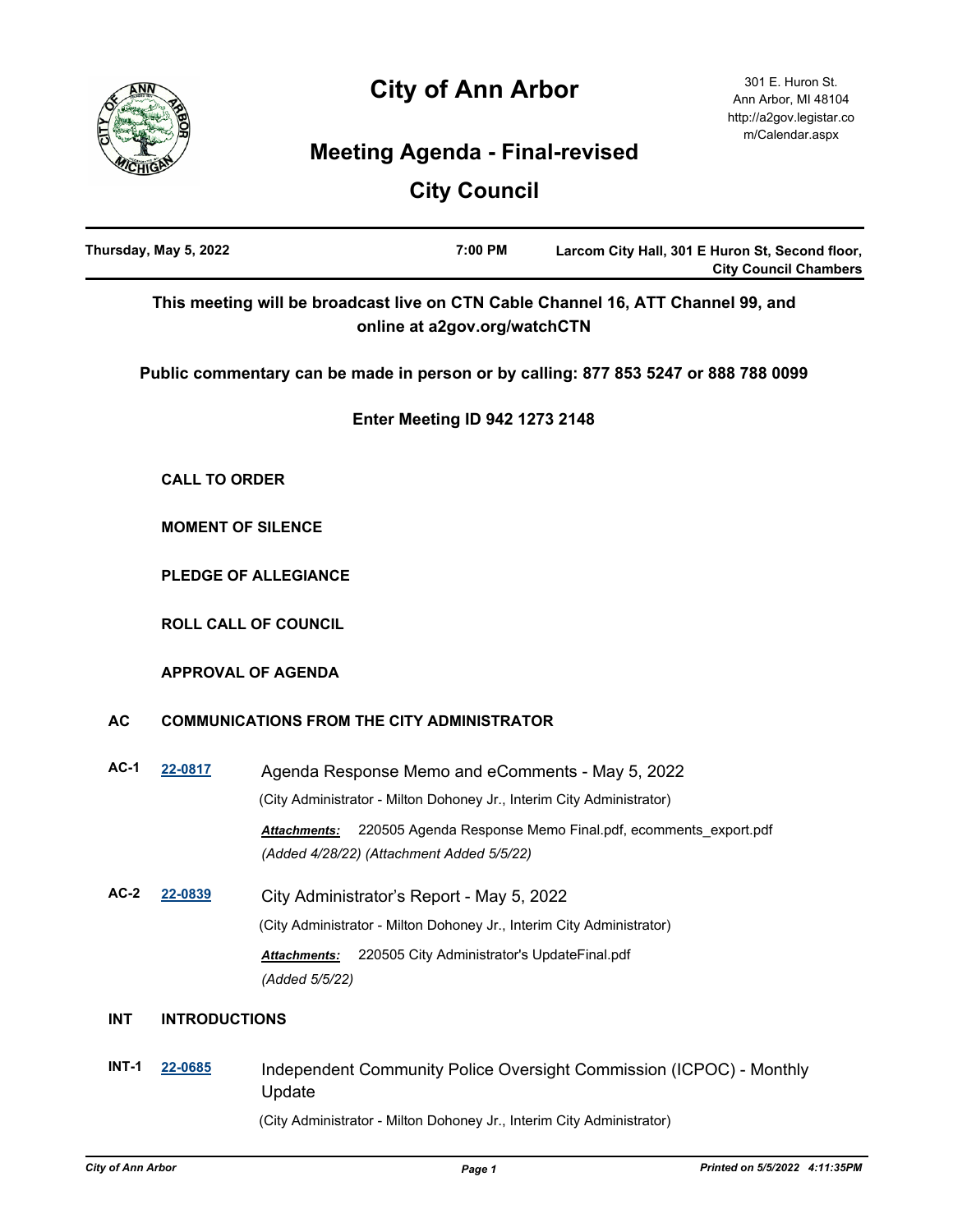**PUBLIC COMMENTARY - RESERVED TIME (3 MINUTES PER SPEAKER)**

**\* (SPEAKERS ARE NOT PERMITTED TO GRANT THEIR RESERVED TIME TO AN ALTERNATE SPEAKER)**

**\* ACCOMMODATIONS CAN BE MADE FOR PERSONS NEEDING ASSISTANCE WHILE ADDRESSING COUNCIL**

**FOR ZOOM MEETINGS, PHONE CALLERS CAN PRESS \*9 TO RAISE HANDS AND \*6 TO UNMUTE THEIR PHONES WHEN CALLED UPON TO SPEAK.**

- **1. Elizabeth Hunter Response to ICPOC Monthly Update (INT-1) (in-person)**
- **2. Brian Chambers Neighborhood Assistance Corporation of America (NACA) Mortgages Resolution (DC-2) (in-person)**
- **3. Teacher Barton Lack of Transparency and Follow Through from the Ann Arbor Police Department (in-person)**
- **4. Greg Pratt Resolution to Approve a Debt Service Agreement with the Downtown Development Authority for a Contribution to the 350 S. Fifth Ave. Debt Service (CA-17); Neighborhood Assistance Corporation of America (NACA) Mortgages Resolution (DC-2) (phone)**

#### **CC COMMUNICATIONS FROM COUNCIL**

| $CC-1$ | 22-0739 | Commission       | Resolution to Appoint Lunia Oriol and Stephen Brown to the Environmental                                                                   |
|--------|---------|------------------|--------------------------------------------------------------------------------------------------------------------------------------------|
|        |         | (City Council)   |                                                                                                                                            |
|        |         | <b>Sponsors:</b> | Griswold and Disch                                                                                                                         |
| $CC-2$ | 22-0740 | <b>Required)</b> | Resolution to Appoint Makiah Shipp, Bonnie Billups, and Randy Milgrom to<br>the Independent Community Police Oversight Commission (7 Votes |
|        |         | (City Council)   |                                                                                                                                            |
|        |         | <b>Sponsors:</b> | Radina, Song, Ramlawi and Nelson                                                                                                           |
| $CC-3$ | 22-0741 |                  | Resolution to Appoint Rosanne Bloomer and Deaver Armstrong to the<br>Greenbelt Advisory Commission (7 Votes Required)                      |
|        |         | (City Council)   |                                                                                                                                            |
|        |         | <b>Sponsors:</b> | Grand                                                                                                                                      |
| $CC-4$ | 22-0811 | Commission       | Resolution to Appoint Travis Radina and Elizabeth Nelson to the Renters                                                                    |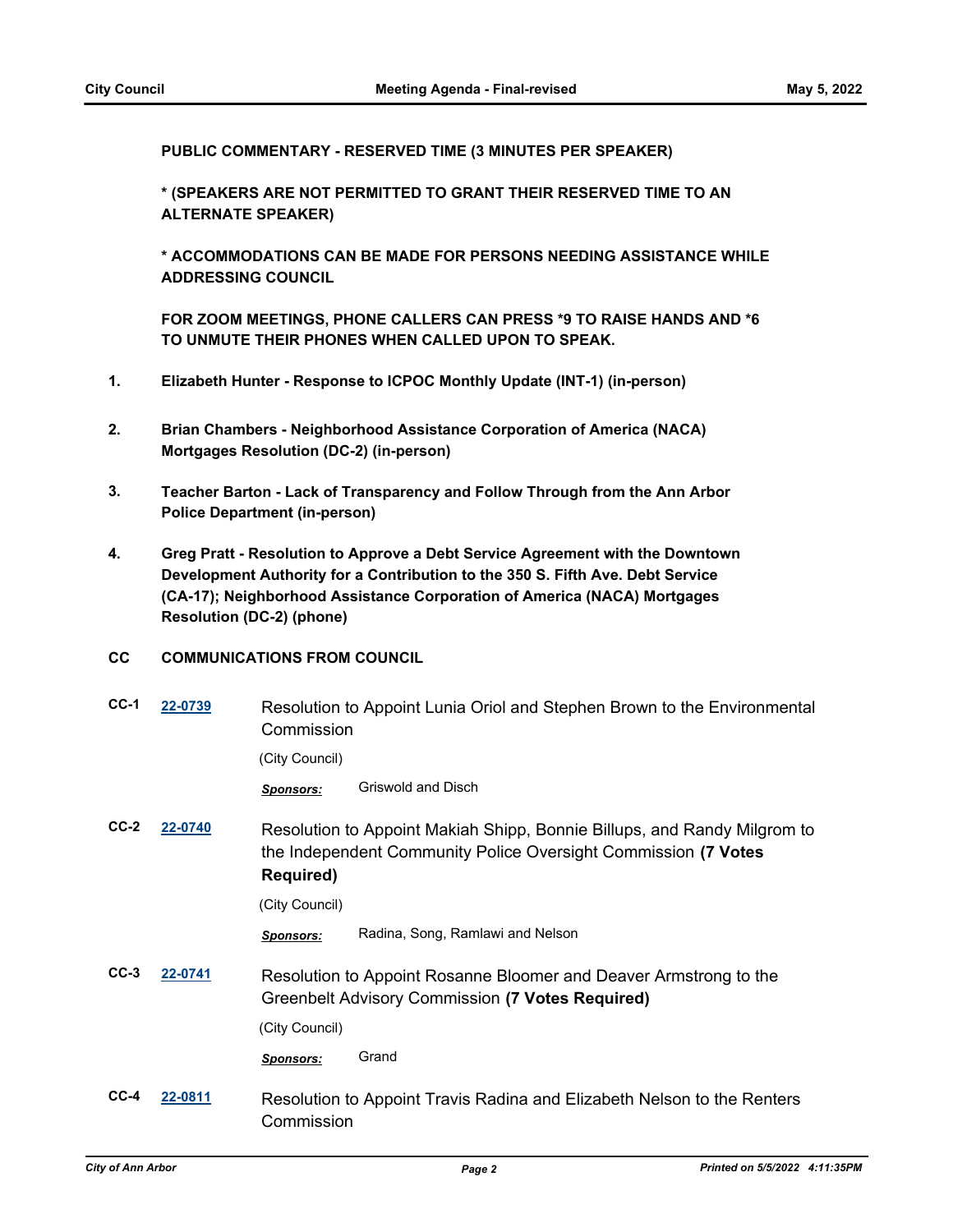(City Council)

*Sponsors:* Taylor *(Added 4/28/22)*

## **MC COMMUNICATIONS FROM THE MAYOR**

**MC-1 [22-0643](http://a2gov.legistar.com/gateway.aspx?M=L&ID=29821)** Nominations and Appointments for May 5, 2022 (Mayor's Office)

*(Revised 5/4/22)*

**MC-2 [22-0642](http://a2gov.legistar.com/gateway.aspx?M=L&ID=29820)** Resolution to Appoint Nonregistered Electors to Boards and Commissions **(7 Votes Required)** (Mayor's Office)

*(Revised 4/27/22)*

## **CA CONSENT AGENDA**

| $CA-1$ | 22-0751 | Resolution to Approve Street Closings for the 2022 Taste of Ann Arbor<br>Special Event - Sunday, June 5, 2022         |
|--------|---------|-----------------------------------------------------------------------------------------------------------------------|
|        |         | (Community Services - Derek Delacourt, Community Services Area Administrator)                                         |
|        |         | Taste of Ann Arbor Map.pdf<br><b>Attachments:</b>                                                                     |
| $CA-2$ | 22-0754 | Resolution to Approve Street Closings for Sonic Lunch - Thursdays, June<br>9, June 16, July 14 and August 25, 2022    |
|        |         | (Community Services - Derek Delacourt, Community Services Area Administrator)                                         |
|        |         | Sonic Lunch Map.pdf<br><b>Attachments:</b>                                                                            |
| $CA-3$ | 22-0753 | Resolution to Approve the 2022 Ann Arbor Jaycees Summer Carnival at<br>Pioneer High School - June 20 to June 27, 2022 |
|        |         | (Community Services - Derek Delacourt, Community Services Area Administrator)                                         |
|        |         | Jaycees Carnival Map.pdf<br><b>Attachments:</b>                                                                       |
| $CA-4$ | 22-0698 | Resolution to Approve Street Closing for The Event on Main - Thursday,<br>June 16 - Friday, June 17, 2022             |
|        |         | (Community Services - Derek Delacourt, Community Services Area Administrator)                                         |
|        |         | The Event on Main Map.pdf<br><b>Attachments:</b><br>(Revised 4/29/22)                                                 |
| $CA-5$ | 22-0752 | Resolution to Approve Street Closings for the 2022 Rolling Sculpture Car<br>Show - Friday, July 15, 2022              |
|        |         | (Community Services - Derek Delacourt, Community Services Area Administrator)                                         |
|        |         | Rolling Scuplture Car Show Map<br><b>Attachments:</b>                                                                 |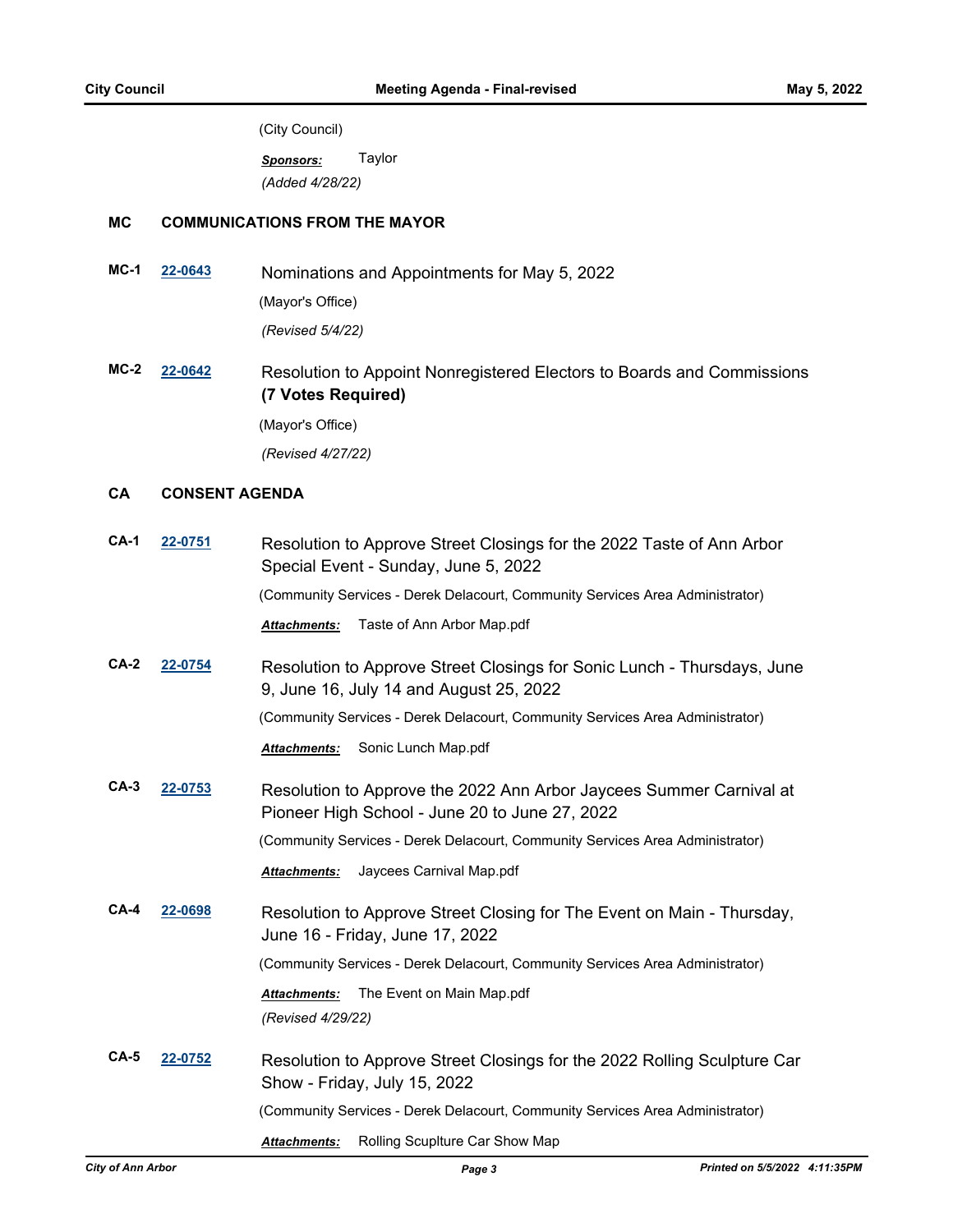| CA-6         | 22-0686 | Resolution to Approve Purchase of Greenbelt District Land, Approve a<br>Participation Agreement with Washtenaw County Parks and Recreation<br>Commission, and Appropriate \$692,867.00 for Purchase of Fee Title to<br>the EN Maisel Associates, LLC Property (8 Votes Required) |
|--------------|---------|----------------------------------------------------------------------------------------------------------------------------------------------------------------------------------------------------------------------------------------------------------------------------------|
|              |         | (Community Services - Derek Delacourt, Community Services Area Administrator)                                                                                                                                                                                                    |
|              |         | City of Ann Arbor_Greenbelt_Buy-Protect-Sell_Council<br>Attachments:<br>Memo_2.22.2022.pdf, Maisel 2 Protected Map.pdf, Maisel 2 Aerial Map.pdf                                                                                                                                  |
| CA-7         | 22-0702 | Resolution to Approve the Professional Services Agreement with Huron<br>Valley Ambulance, Inc. for the Provision of a Basic Life Support<br>Ambulance                                                                                                                            |
|              |         | (Fire Services - Mike Kennedy, Fire Chief)                                                                                                                                                                                                                                       |
|              |         | 041422 HVA-CITY OF AA SAFETY NET AGREEMENT CITY FINAL 2.pdf<br><b>Attachments:</b>                                                                                                                                                                                               |
| CA-8         | 22-0611 | Resolution to Approve a Two-Year Service Agreement with Emergent<br>Health Partners for Ann Arbor Fire Department Dispatch and Related<br>Services (\$280,288.44)                                                                                                                |
|              |         | (Fire Services - Mike Kennedy, Chief)                                                                                                                                                                                                                                            |
|              |         | EHP DISPATCH CONTRACT FY23-24 03262022.pdf<br><b>Attachments:</b>                                                                                                                                                                                                                |
| CA-9         | 22-0645 | Resolution Levying Certain Delinquent Municipal Solid Waste, Board Up,<br>Clean Up, Vacant Property Inspection Fees, Housing Inspection Fees,<br>False Alarm Fees, and Fire Inspection Fees as Special Assessments and<br><b>Ordering Collection Thereof</b>                     |
|              |         | (Treasury Services - Michael Pettigrew, Treasurer)                                                                                                                                                                                                                               |
|              |         | Combined Schedule A.pdf<br><b>Attachments:</b>                                                                                                                                                                                                                                   |
| <b>CA-10</b> | 22-0646 | Resolution to Assess Certain Delinquent Municipal Utility Charges as a<br>Tax and Ordering Collection Thereof                                                                                                                                                                    |
|              |         | (Treasury Services - Michael Pettigrew, Treasurer)                                                                                                                                                                                                                               |
|              |         | WATER SCHEDULE A.pdf<br>Attachments:                                                                                                                                                                                                                                             |
| <b>CA-11</b> | 22-0350 | Resolution to Approve the Purchase of Residential and Special Use Water<br>Meters from Badger Meter, Inc. (Not to exceed \$125,000.00 annually ITB<br>No. 4708)                                                                                                                  |
|              |         | (Public Works - Brian Steglitz, Interim Public Services Area Administrator)                                                                                                                                                                                                      |
|              |         | ITB 4708 Document.pdf, Badger.pdf, Badger Pricing.pdf<br>Attachments:                                                                                                                                                                                                            |
| <b>CA-12</b> | 22-0586 | Resolution to Approve a Professional Services Agreement with Perceptive<br>Controls, Inc. for the Tertiary Filter Programmable Logic Controller<br>Replacement Project at the Wastewater Treatment Plant, RFP No. 22-14<br>(\$272,750.00)                                        |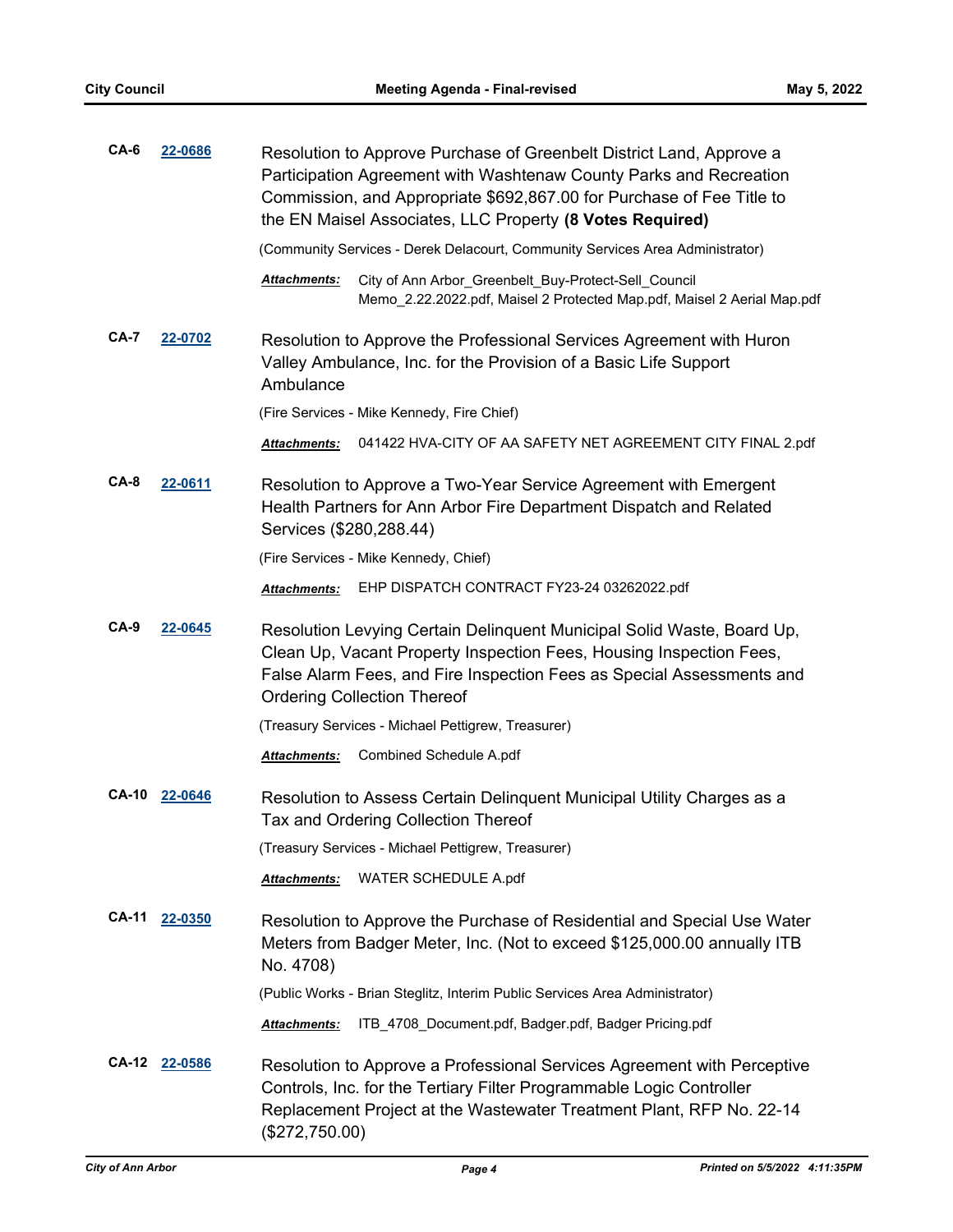(Public Services - Brian Steglitz, Interim Public Services Area Administrator) *Attachments:* Perceptive PLC Replacement Contract\_1.pdf **CA-13 [22-0628](http://a2gov.legistar.com/gateway.aspx?M=L&ID=29806)** Resolution to Award a Construction Contract to Fonson Company, Inc. (\$1,250,972.00, Bid No. ITB-4705) for the 2022 Valve Replacement Project (Engineering - Brian Steglitz, Interim Public Services Area Administrator) Fonson Contract - ITB 4705 - 2022 Valve Replacement Project(signed).pdf, BidTab.pdf *Attachments:* **CA-14 [22-0632](http://a2gov.legistar.com/gateway.aspx?M=L&ID=29810)** Resolution to Approve a Construction Contract with Bailey Excavating, Inc. for the 2022 Miscellaneous Utility Project (\$1,722,742.98) (Engineering - Brian Steglitz, Interim Public Services Area Administrator) Attachments: PROPOSAL\_Bailey.pdf, RFP\_22-20\_Document.pdf, RFP\_22-20\_Contractform.pdf **CA-15 [22-0636](http://a2gov.legistar.com/gateway.aspx?M=L&ID=29814)** Resolution to Award a Construction Contract to Cadillac Asphalt, LLC (RFP No. 22-26, \$6,930,000.00) for the 2022 Street Resurfacing Project, and to Appropriate \$500,000.00 from the Stormwater Fund, \$60,000.00 from the Local Street Fund, \$30,000.00 from the Sewage Disposal Fund, \$66,400.00 from the Water Supply System Fund and \$15,000.00 Sidewalk Construction Millage Fund **(8 Votes Required)** (Engineering - Brian Steglitz - Interim Public Services Area Administrator) 2022-004 Street Resurfacing Candidate List-Maps\_2022-04-04.pdf, PROPOSAL\_Cadillac.pdf, 2022-004\_RFP 22-26 Contract\_2022-04-13.pdf *Attachments:* **CA-16 [22-0655](http://a2gov.legistar.com/gateway.aspx?M=L&ID=29833)** Resolution to Award a Construction Contract to Doan Construction Co. for the 2022 Sidewalk Gap Elimination Project (\$446,858.15) (Engineering - Nick Hutchinson, City Engineer) Attachments: location map.pdf, PROPOSAL\_Doan.pdf, CONTRACT.pdf, CRFP\_22-21-complete.pdf **CA-17 [22-0659](http://a2gov.legistar.com/gateway.aspx?M=L&ID=29837)** Resolution to Approve a Debt Service Agreement with the Downtown Development Authority for a Contribution to the 350 S. Fifth Avenue Debt Service (Financial and Administrative Services - Marti Praschan, CFO) Attachments: DDA Board Resolution Approving Debt Share Agreement 350 S 5th.pdf, DDA Debt Service Agreement.pdf **PH PUBLIC HEARINGS (3 MINUTES PER SPEAKER)**

# **FOR ZOOM MEETINGS, PHONE CALLERS CAN PRESS \*9 TO RAISE HANDS AND \*6 TO UNMUTE THEIR PHONES WHEN CALLED UPON TO SPEAK.**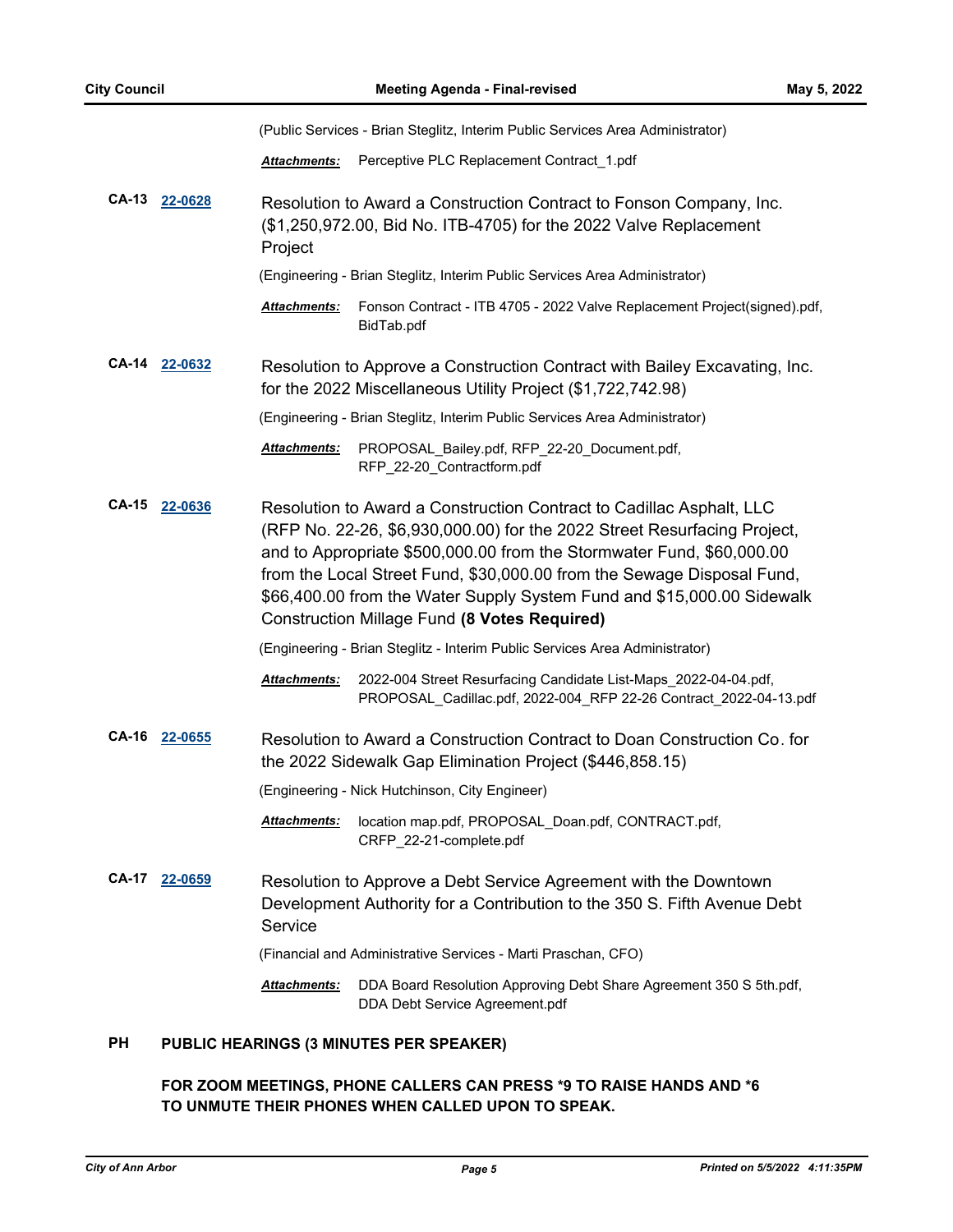| <b>PH-1</b> | 22-0647 | An Ordinance to Amend Chapter 112 (Non-Discrimination), Sections<br>9:150, 9:151, 9:156, and 9:159, Title IX of the Code of the City of Ann<br>Arbor To Update Definitions of Gender Expression, Gender Identity, and<br>Sexual Orientation; Reorder Definitions; Add Definition of Religion to<br>Include Prohibition Against Religious-Based Hair and Head Coverings<br>Discrimination; and To Remove Requirement that Complaint be Filed<br>within 180 Days (ORD-22-09)                                                                                                                                                               |
|-------------|---------|------------------------------------------------------------------------------------------------------------------------------------------------------------------------------------------------------------------------------------------------------------------------------------------------------------------------------------------------------------------------------------------------------------------------------------------------------------------------------------------------------------------------------------------------------------------------------------------------------------------------------------------|
|             |         | (Human Rights Commission)                                                                                                                                                                                                                                                                                                                                                                                                                                                                                                                                                                                                                |
|             |         | Nelson, Radina and Taylor<br><b>Sponsors:</b>                                                                                                                                                                                                                                                                                                                                                                                                                                                                                                                                                                                            |
|             |         | Attachments:<br>ORD-22-09 Briefed.pdf, Ordinance to Amend Chapter 112<br>(Non-Discrimination).pdf                                                                                                                                                                                                                                                                                                                                                                                                                                                                                                                                        |
|             |         | $(See B-1)$                                                                                                                                                                                                                                                                                                                                                                                                                                                                                                                                                                                                                              |
| <b>PH-2</b> | 22-0600 | Resolution to Approve Industrial Facilities Exemption Certificate between<br>the City of Ann Arbor and Sartorius BioAnalytical Instruments                                                                                                                                                                                                                                                                                                                                                                                                                                                                                               |
|             |         | (Community Services - Derek Delacourt, Community Services Area Administrator)                                                                                                                                                                                                                                                                                                                                                                                                                                                                                                                                                            |
|             |         | Attachments:<br>AA A2Zero Sustainability Answers.pdf, City of Ann Arbor Tax Abatement<br>Policy, Guidelines and Criteria - December 4, 2006.pdf, Detailed Report _<br>Redevelopment of 3784 Research Park Drive _ Impact DashBoard.pdf,<br>diversity-fact-sheet-data.pdf, IFT Certificate Staff Memo.pdf, SAR CO2<br>Emmision plan.pdf, Sartorius - City-suggested Sustainability Provisions<br>from a2zero.pdf, Sartorius Economic Benefits .pdf, Sartorius IFT<br>Application Investment Schedule.pdf, Sartorius Sets Ambitious CO2<br>reduction targets.pdf, Sartorius Sustainability Efforts.pdf,<br>Sartorius_PA198_Application.pdf |
|             |         | (See DC-1) (Postponed from 4/4/22 Regular Session)                                                                                                                                                                                                                                                                                                                                                                                                                                                                                                                                                                                       |
| <b>PH-3</b> | 22-0592 | An Ordinance to Amend Section 2:63 of Chapter 29 (Water Rates) of Title<br>II of the Code of the City of Ann Arbor (ORD-22-07)                                                                                                                                                                                                                                                                                                                                                                                                                                                                                                           |
|             |         | (Public Services Area - Brian Steglitz, Interim Public Services Area Administrator)                                                                                                                                                                                                                                                                                                                                                                                                                                                                                                                                                      |
|             |         | Attachments: ORD-22-07 Briefed.pdf, Water Ordinance FY 23.pdf                                                                                                                                                                                                                                                                                                                                                                                                                                                                                                                                                                            |
| <b>PH-4</b> | 22-0585 | An Ordinance to Amend Section 2:69 of Chapter 29 (Stormwater Rates) of<br>Title II of the Code of the City of Ann Arbor (ORD-22-08)                                                                                                                                                                                                                                                                                                                                                                                                                                                                                                      |
|             |         | (Public Servcies Area - Brian Steglitz, Interim Public Services Area Administrator)                                                                                                                                                                                                                                                                                                                                                                                                                                                                                                                                                      |
|             |         | ORD-22-08 Briefed.pdf, FY 23 Stormwater Ordinance.pdf<br><b>Attachments:</b>                                                                                                                                                                                                                                                                                                                                                                                                                                                                                                                                                             |
| PH-5        | 22-0607 | Resolution to Approve FY 2023 Fee Adjustments for the Community<br><b>Services Area</b>                                                                                                                                                                                                                                                                                                                                                                                                                                                                                                                                                  |
|             |         | (Community Services - Derek Delacourt, Community Services Area Administrator)                                                                                                                                                                                                                                                                                                                                                                                                                                                                                                                                                            |
|             |         | Resolution Attachment FY 23 Planning Fee Adjustment rev.pdf<br>Attachments:                                                                                                                                                                                                                                                                                                                                                                                                                                                                                                                                                              |
| PH-6        | 22-0640 | Resolution to Approve Fiscal Year 2023 Fee Adjustments for Public<br>Services Area - Engineering, Systems Planning, Public Works, and Water                                                                                                                                                                                                                                                                                                                                                                                                                                                                                              |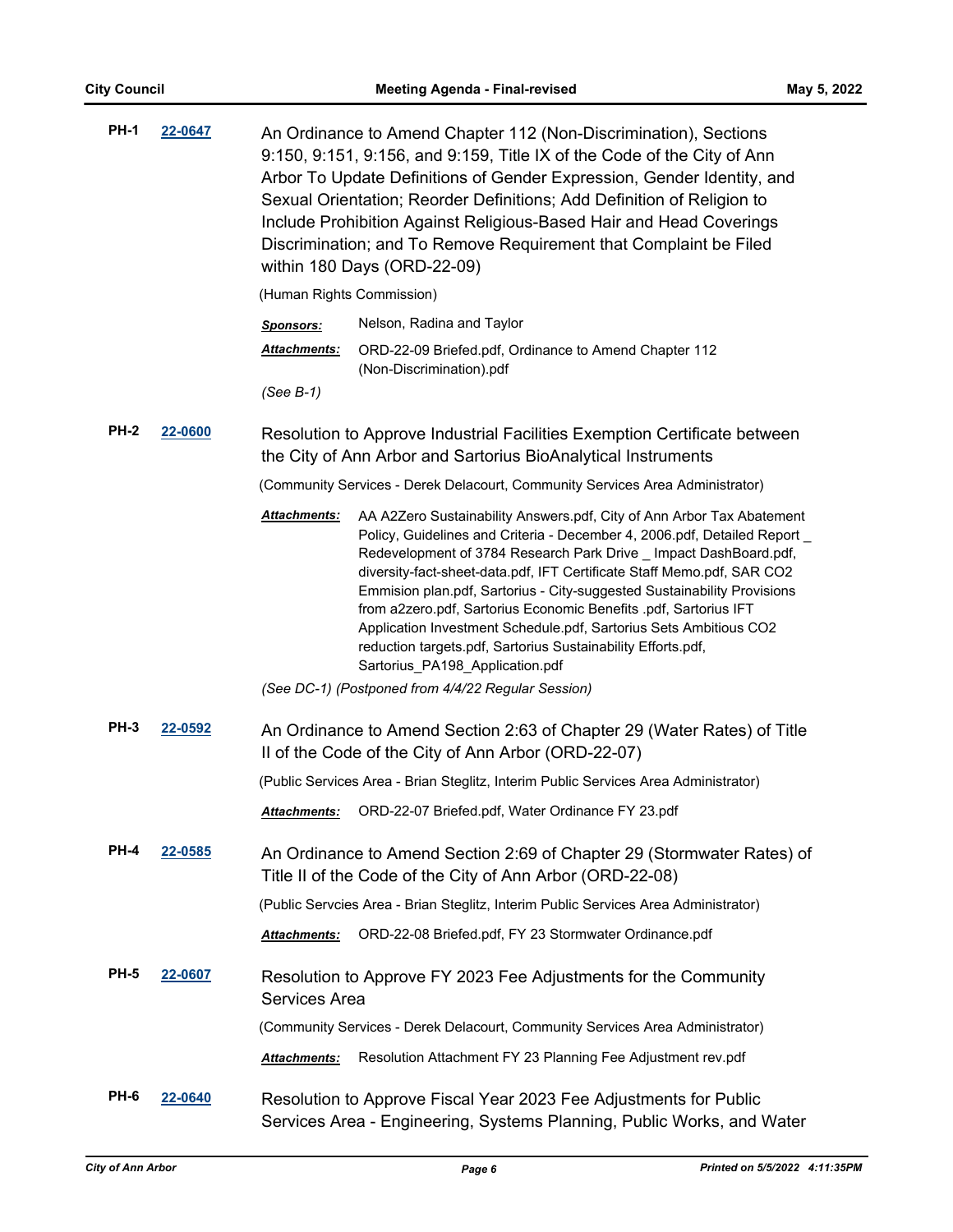#### Treatment Units

(Public Services - Brian Steglitz, Interim Public Services Area Administrator)

*Attachments:* PublicServicesFY23Fees.pdf

**PH-7 [22-0577](http://a2gov.legistar.com/gateway.aspx?M=L&ID=29755)** Resolution to Approve FY 2023 Fee Adjustments for the Fire Department (Fire Services - Mike Kennedy, Fire Chief)

*Attachments:* Fire Department Fee Changes FY23.pdf

**PH-8 [22-0699](http://a2gov.legistar.com/gateway.aspx?M=L&ID=29877)** Resolution to Adopt Ann Arbor City Budget and Related Property Tax Millage Rates for Fiscal Year 2023 (Financial and Administrative Services - Marti Praschan, CFO)

*Attachments:* FY23 Budget Resolution.pdf

#### **A APPROVAL OF COUNCIL MINUTES**

**A-1 [22-0778](http://a2gov.legistar.com/gateway.aspx?M=L&ID=29955)** Regular Session Meeting Minutes of April 18, 2022

(City Clerk - Jacqueline Beaudry)

*Attachments:* 04-18-22 Draft Minutes.pdf, Council Emails 4-18\_Redacted.pdf *(Attachments Added 4/26/22)*

#### **B ORDINANCES - SECOND READING**

**B-1 [22-0647](http://a2gov.legistar.com/gateway.aspx?M=L&ID=29825)** An Ordinance to Amend Chapter 112 (Non-Discrimination), Sections 9:150, 9:151, 9:156, and 9:159, Title IX of the Code of the City of Ann Arbor To Update Definitions of Gender Expression, Gender Identity, and Sexual Orientation; Reorder Definitions; Add Definition of Religion to Include Prohibition Against Religious-Based Hair and Head Coverings Discrimination; and To Remove Requirement that Complaint be Filed within 180 Days (ORD-22-09)

(Human Rights Commission)

*Sponsors:* Nelson, Radina and Taylor ORD-22-09 Briefed.pdf, Ordinance to Amend Chapter 112 (Non-Discrimination).pdf *Attachments: (See PH-1)*

# **C ORDINANCES - FIRST READING**

# **D MOTIONS AND RESOLUTIONS**

# **DC Unfinished Business - Council:**

**DC-1 [22-0600](http://a2gov.legistar.com/gateway.aspx?M=L&ID=29778)** Resolution to Approve Industrial Facilities Exemption Certificate between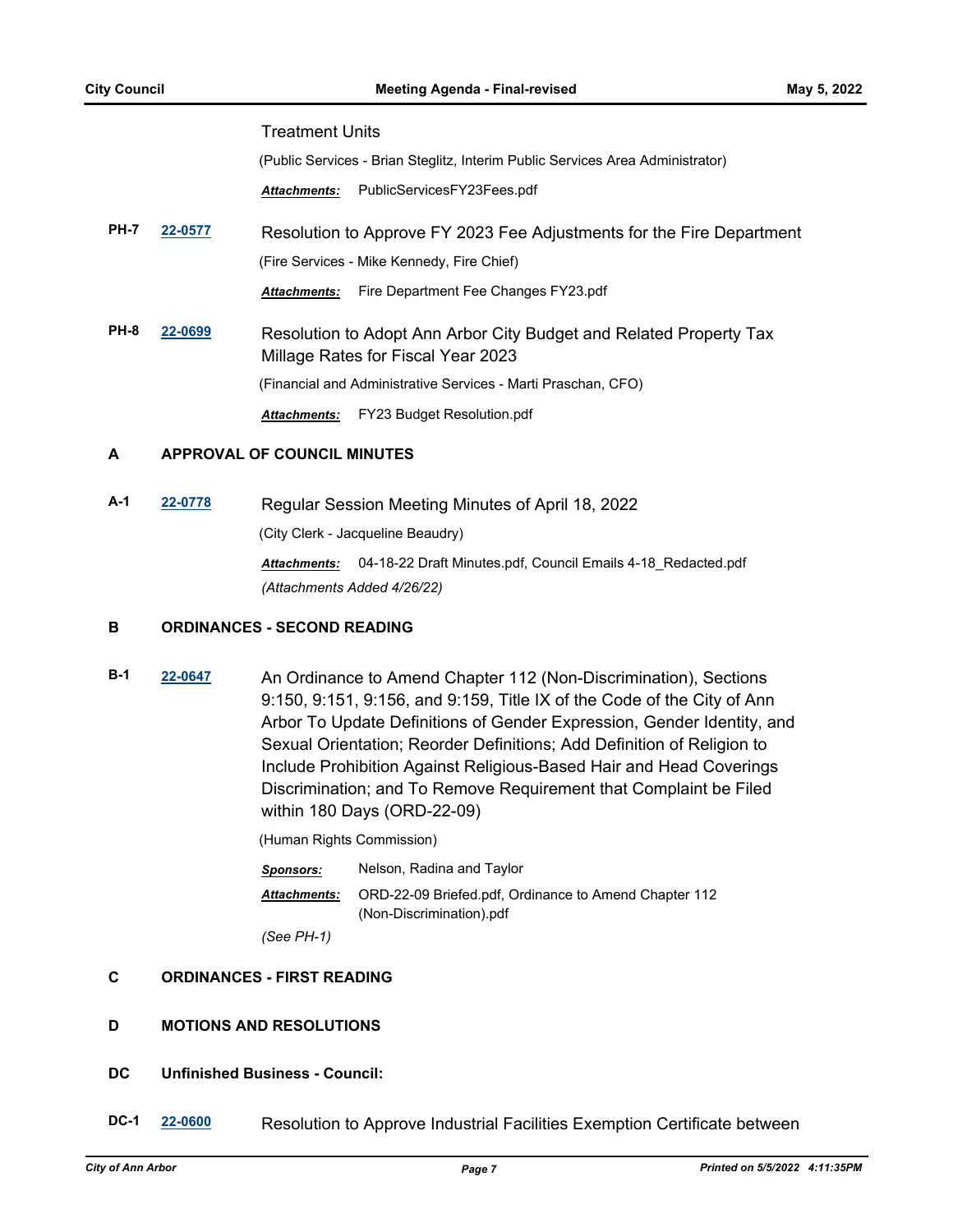#### the City of Ann Arbor and Sartorius BioAnalytical Instruments

(Community Services - Derek Delacourt, Community Services Area Administrator)

AA A2Zero Sustainability Answers.pdf, City of Ann Arbor Tax Abatement Policy, Guidelines and Criteria - December 4, 2006.pdf, Detailed Report \_ Redevelopment of 3784 Research Park Drive \_ Impact DashBoard.pdf, diversity-fact-sheet-data.pdf, IFT Certificate Staff Memo.pdf, SAR CO2 Emmision plan.pdf, Sartorius - City-suggested Sustainability Provisions from a2zero.pdf, Sartorius Economic Benefits .pdf, Sartorius IFT Application Investment Schedule.pdf, Sartorius Sets Ambitious CO2 reduction targets.pdf, Sartorius Sustainability Efforts.pdf, Sartorius\_PA198\_Application.pdf *Attachments:*

*(See PH-2) (Postponed from 4/4/22 Regular Session)*

**DC-2 [22-0690](http://a2gov.legistar.com/gateway.aspx?M=L&ID=29868)** Resolution for the City of Ann Arbor to Sponsor Information on the Neighborhood Assistance Corporation of America (NACA) Mortgages to City Employees and Residents

(City Council)

- *Sponsors:* Griswold, Radina, Ramlawi, Nelson and Disch
- Ann Arbor Middle-Income Needs Analysis Working Draft 03-29-22 v19.pdf, Proposed Substitue Resolution 22-0690.pdf, Proposed Substitue Resolution V2 22-0690.pdf *Attachments:*
- *(Postponed from 4/18/22 Regular Session) (Attachments Added 4/27/22 and 5/5/22)*

#### **DC New Business - Council:**

**DC-3 [22-0789](http://a2gov.legistar.com/gateway.aspx?M=L&ID=29966)**

Resolution in Support of Michigan House Bill 5931

(City Council)

*Sponsors:* Nelson and Radina

*(Added 4/26/22)*

**DC-4 22-0803** Resolution to Negotiate an Easement for Runnymede-Pauline Path (Deleted from Agenda on 5/5/22)

(City Council)

*Sponsors:* Nelson *Attachments:* 220504 DC4 RunnymedePathMemoFinal.pdf *(Added 4/28/22) (Attachment Added 5/4/22)*

- **DB New Business Boards and Commissions:**
- **DS New Business Staff:**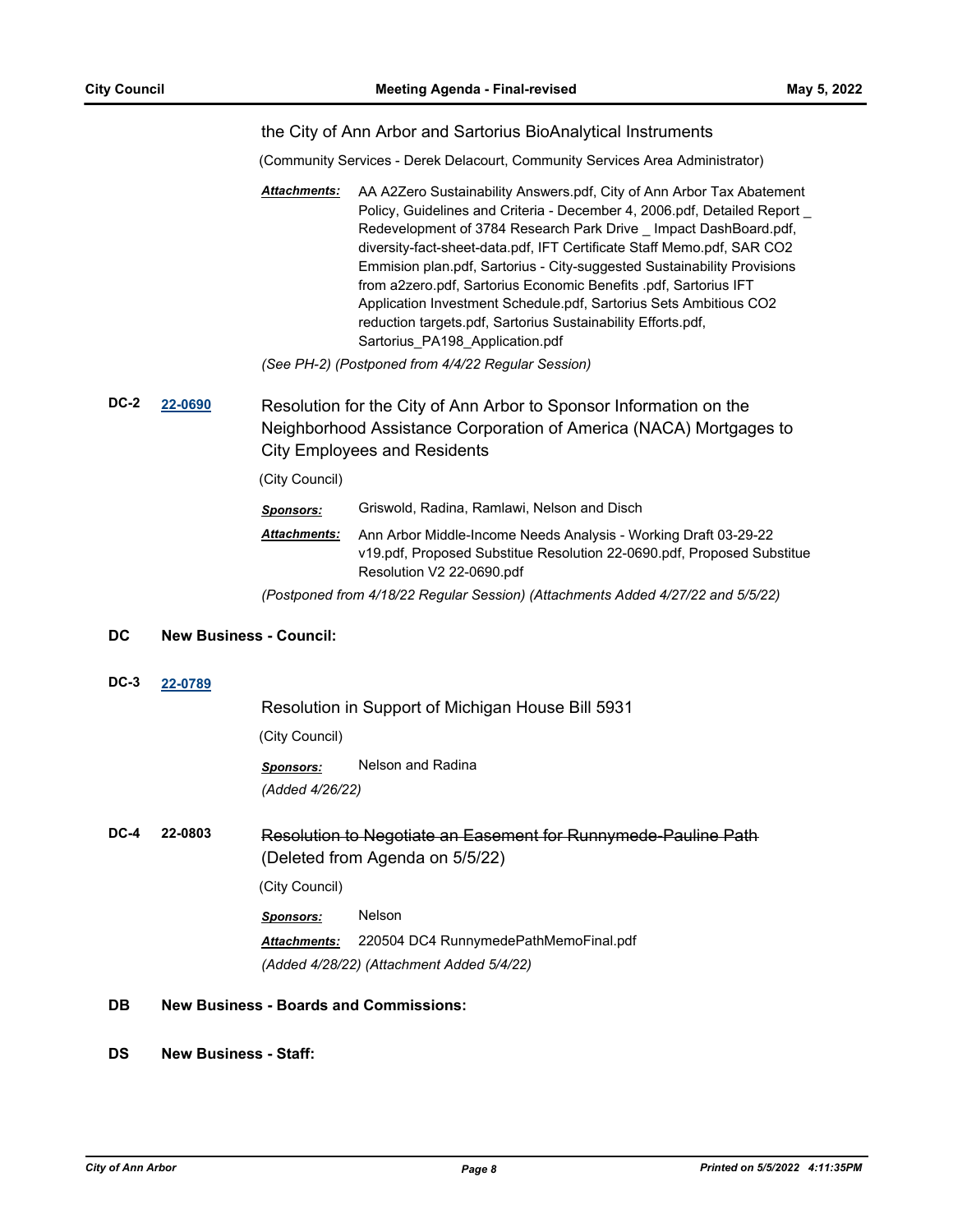**CLOSED SESSION UNDER THE MICHIGAN OPEN MEETINGS ACT, INCLUDING BUT NOT LIMITED TO, LABOR NEGOTIATIONS STRATEGY, PURCHASE OR LEASE OF REAL PROPERTY, PENDING LITIGATION AND ATTORNEY/CLIENT PRIVILEGED COMMUNICATIONS SET FORTH OR INCORPORATED IN MCLA 15.268 (C), (D) (E), AND (H).**

## **E & F CLERK'S REPORT OF COMMUNICATIONS, PETITIONS AND REFERRALS**

- **E The following communications were referred as indicated:**
- **E-1 [22-0750](http://a2gov.legistar.com/gateway.aspx?M=L&ID=29927)** Communication from Conlin, McKenney & Philbrick, P.C. regarding Notice of Intent to Establish Condominium Project: Veridian at County Park - Assessor, Planning & Development Services, Sustainability, City Attorney

(City Clerk - Jacqueline Beaudry)

*Attachments:* Conlin, McKenney, Philbrick, Veridian Condominium.pdf

**E-2 [22-0734](http://a2gov.legistar.com/gateway.aspx?M=L&ID=29912)** Communications from the State of Michigan Regarding Completed Annexation from Ann Arbor Township for Rothfuss - 3090 Geddes Ave Property

(City Clerk - Jacqueline Beaudry)

*Attachments:* Rothfuss Annexation Approval Notice from State.pdf

**E-3 [22-0759](http://a2gov.legistar.com/gateway.aspx?M=L&ID=29936)** Communications from the State of Michigan Regarding Completed Annexation from Ann Arbor Township for Village of Ann Arbor (various parcels) - 1680 Dhu Varren Rd, 2670 Pontiac Trail, 2672 Pontiac Trail, 2678 Pontiac Trail, 2682 Pontiac Trail

(City Clerk - Jacqueline Beaudry)

*Attachments:* Village of Ann Arbor Annexation Approval Notice from State.pdf

**E-4 [22-0704](http://a2gov.legistar.com/gateway.aspx?M=L&ID=29882)** Commission on Disability Issues Resolution in Support of No-Fault Auto Insurance Reform

(Commission on Disability Issues)

*Attachments:* No-Fault Insurance Resolution 2022-HIB-5931.pdf *(Added 4/26/22)*

**E-5 [22-0808](http://a2gov.legistar.com/gateway.aspx?M=L&ID=29985)** Communications from Ann Arbor Area Transportation Authority Regarding Ballot Language for the August 2, 2022 Primary Election.

(City Clerk - Jacqueline Beaudry)

*Attachments:* Ballot Language from AAATA.pdf *(Added 4/28/22)*

**E-6 [22-0815](http://a2gov.legistar.com/gateway.aspx?M=L&ID=29991)** Communication from the State of Michigan Public Service Commission Regarding Notice of a Hearing for Electric Customers of DTE Electric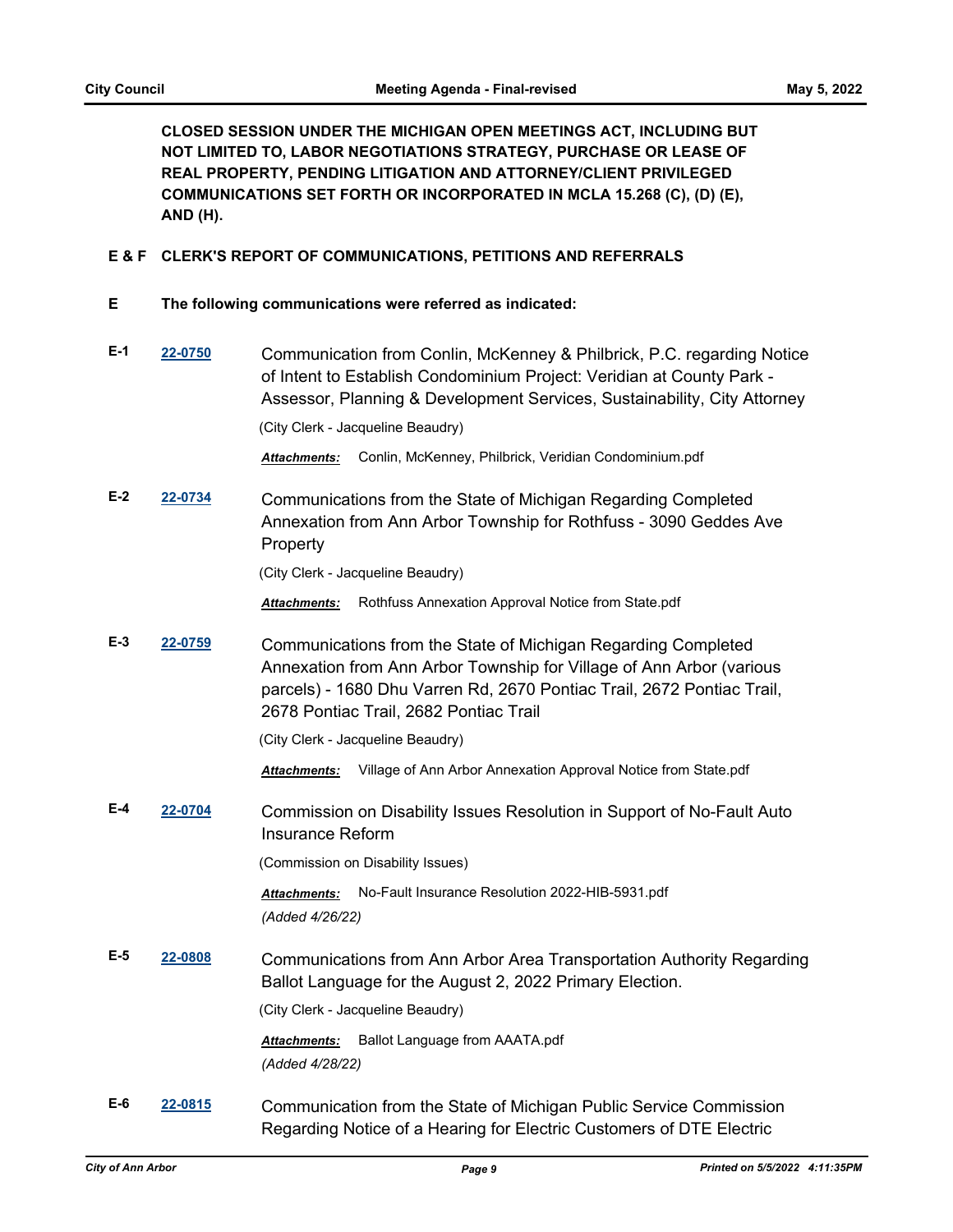Company in Case No. U-20827 Scheduled for May 12, 2022 - Sustainability - City Attorney

(City Clerk - Jacqueline Beaudry)

*Attachments:* DTE Communication U-20827.pdf *(Added 4/28/22)*

#### **F The following minutes were received for filing:**

- **F-1 [22-0560](http://a2gov.legistar.com/gateway.aspx?M=L&ID=29738)** Energy Commission Meeting Minutes for March 8, 2022 (Energy Commission) *Attachments:* Energy\_Commission\_22-03-08\_Meeting\_Minutes.pdf
- **F-2 [22-0648](http://a2gov.legistar.com/gateway.aspx?M=L&ID=29826)** Downtown Development Authority Board, Executive, Affordable Housing/Economic Development, and Capital Improvements Committees minutes for March 2022.

(Downtown Development Authority - Jeff Watson)

*Attachments:* DDA Minutes March 2022.pdf

- **F-3 [22-0649](http://a2gov.legistar.com/gateway.aspx?M=L&ID=29827)** Downtown Area Citizens Advisory Council meeting minutes for 4-5-2022. (Downtown Development Authority - Jeff Watson) *Attachments:* CAC Minutes 4-5-2022.pdf
- **F-4 [22-0701](http://a2gov.legistar.com/gateway.aspx?M=L&ID=29879)** Budget and Labor Committee, February 23 2022 Minutes (Budget and Labor Committee - Marc Thompson) *Attachments:* Budget and Labor Committee FINAL Open Minutes 2.23.2022.pdf
- **F-5 [22-0767](http://a2gov.legistar.com/gateway.aspx?M=L&ID=29944)** Council Policy Agenda Committee Meeting Minutes February 28, 2022 (Council Policy Agenda Committee) *Attachments:* 2.28.2022 Council Policy Agenda Meeting Minutes.pdf

# **G COMMUNICATIONS FROM THE CITY ATTORNEY**

**PUBLIC COMMENT - GENERAL (3 MINUTES EACH)**

# **FOR ZOOM MEETINGS, PHONE CALLERS CAN PRESS \*9 TO RAISE HANDS AND \*6 TO UNMUTE THEIR PHONES WHEN CALLED UPON TO SPEAK.**

#### **COMMUNICATIONS FROM COUNCIL**

**ADJOURNMENT**